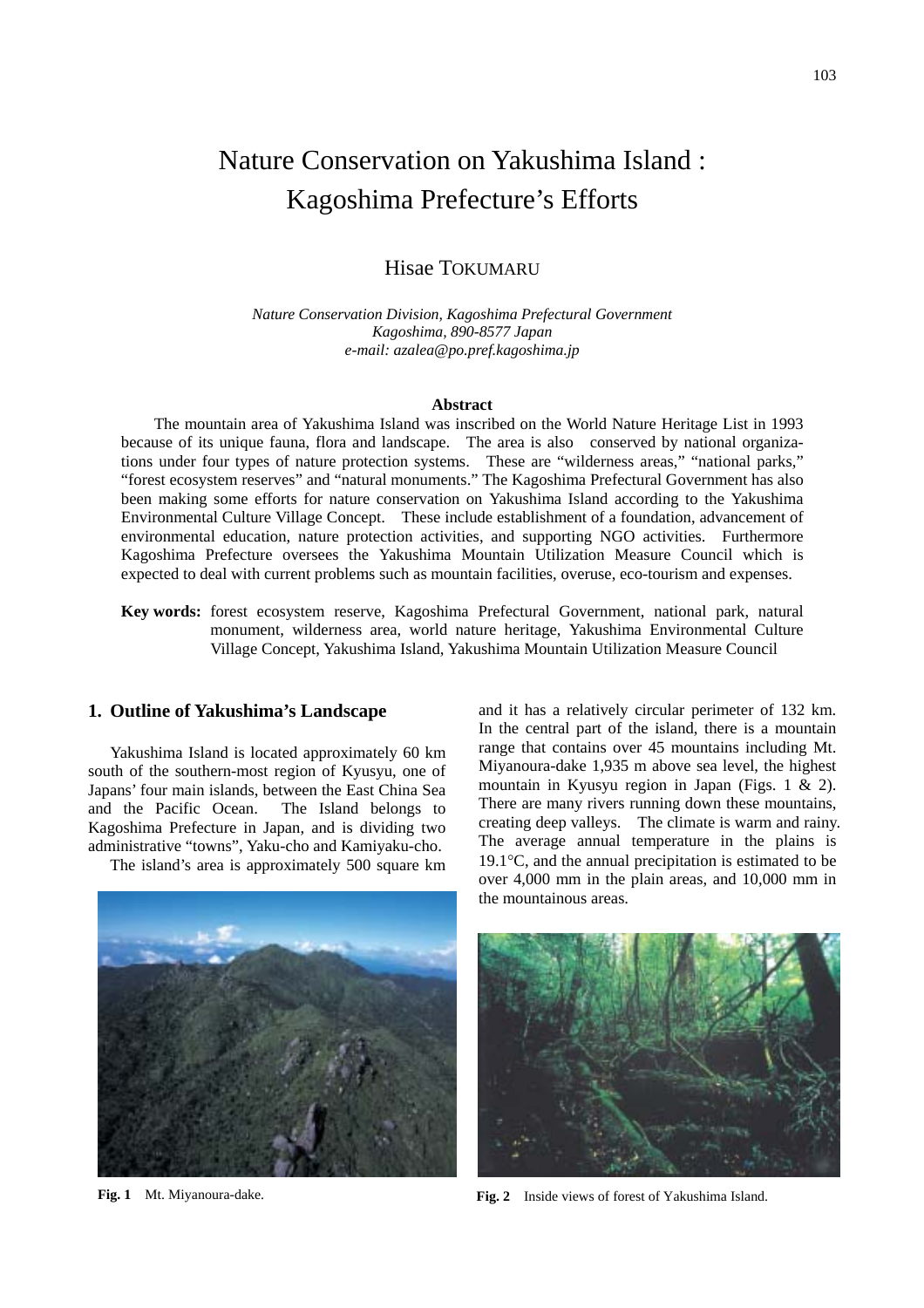Yakushima Island abounds in Yaku-sugi (*Cryptmeria japonica*) trees (Fig. 3), which are thousands of years old and unique in the world, as well as many plants, and animals, which are unique to the area and/or endangered. It also contains a wide representation of species in vertical distribution, from species seen on the coastal regions to those only seen in the sub alpine region.

As for flora, there is a remarkable variety of plants inhabiting in the island. They range from subtropical plants, such as the banyan tree (*Ficus superba* var*. japonica*) near the seashore, and sub-tropical/ temperate plants, such as *Machilus thunbergii*, chinquapin (*Castanopsis cuspidate*) and evergreen oaks further inland, to the temperate zone plants, such as fir trees, *Trochodendron aralioides*, etc., and subalpine plants such as *Pseudosasa owatarii* and rhododendron



**Fig. 3** Yaku-sugi (*Cryptmeria japonica*: Jomon Sugi).



**Fig. 4** *Rhododendron degronianum* var. *yakushimanum.*

(*Rhododendron degronianum* var. *yakushimanum*) (Fig. 4), all of which show vertical distribution on the island. Furthermore, there are natural old growth forests unique to Yakushima Island, in which many old and giant Yaku-sugi reign solemnly. These plants and trees show different vegetation from the mainland of Japan, creating a unique forest ecosystem. One to a geological quirk, there are over 1,900 varieties of plants and trees (including those that are endemic to the island) distributed over the island. There are 94 endemic species that are in their northernmost occurrence. The island is also extremely different from the mainland, missing most of the mainland's natural vegetation, such as Japanese beech (*Fagus crenata*) and other temperate climate deciduous, broad-leaved forests, while having over 600 varieties of mosses on such a small island.

Next, as for fauna, the island has various endemic subspecies because of a rich and quasi-primitive habitat produced by its environment in that the island was separated from the Kyushu mainland some 1,500 years ago. This combination has produced various subspecies, including *Cervus nippon yakushimae*  (Fig. 5) and *Macaca fuscata yakui* (Fig. 6), that are sub-endemic to the island. There are over 150 known species of birds on the island. Four of these



**Fig. 5** *Cervus nippon yakushimae.*



**Fig. 6** *Macaca fuscata yakui.*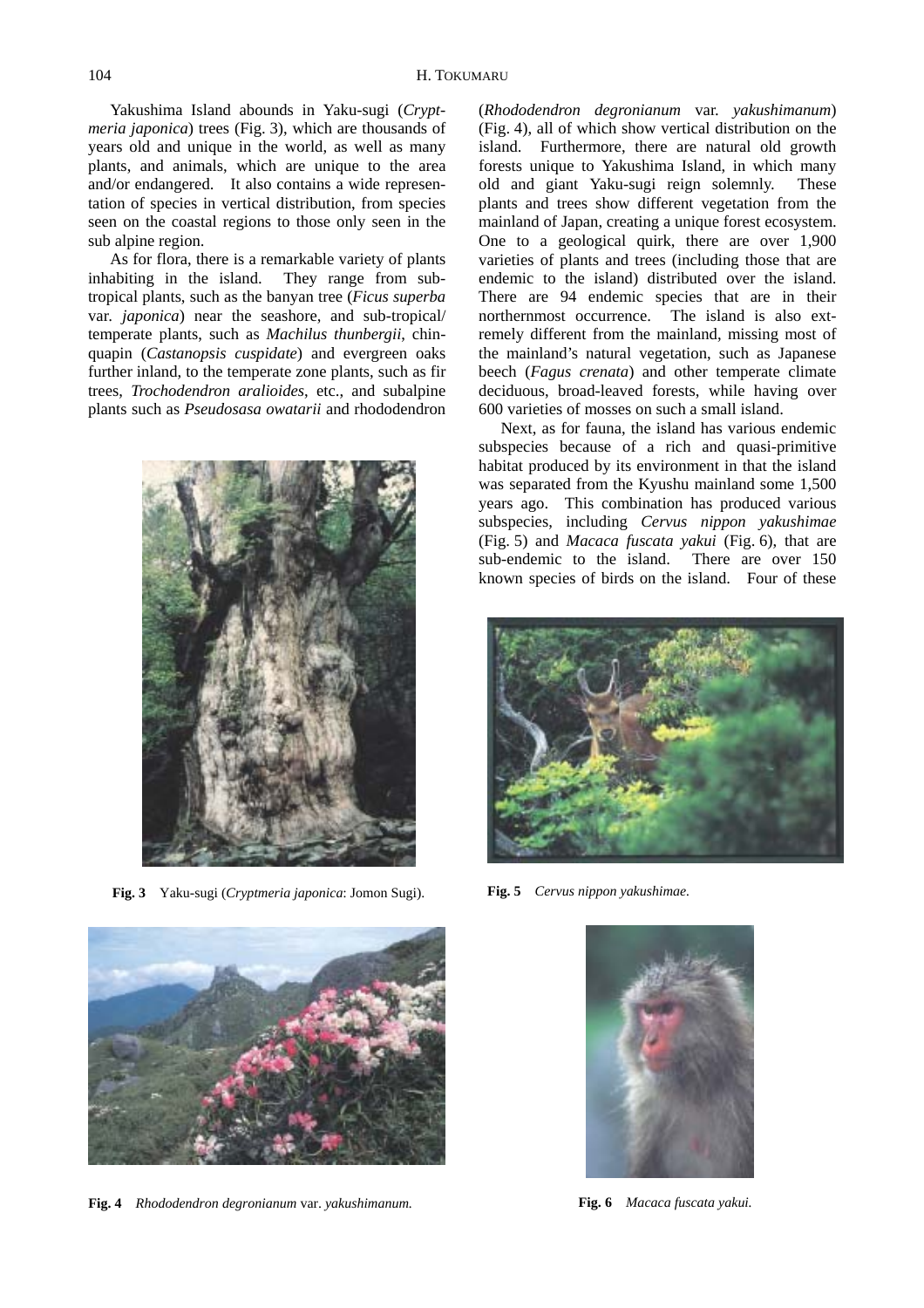species, including *Turdus celaenops* and *Erithacus akahige tanensis*, are sub-endemic to the island. Within these 150 species, there are also four species, including *erithacus komadori* and *columba janthina*, that are designated natural monument of Japan. There are also 15 species of reptiles, eight species of amphibians, and approximately 1,900 species of insects which are confirmed to inhabit the island, making this small island extremely abundant in fauna for its size.

Lately, with increasing public awareness of nature conservation, it is admitted that the unique ecosystem and the extraordinary natural scenery of Yakushima Island have supreme value globally. Therefore, the central area of the island was inscribed on the World Nature Heritage List in December 1993, based on the World Heritage Convention. The area was deemed "an outstanding example representing significant ongoing ecological and biological processes in the evolution and development of terrestrial, fresh water, coastal and marine ecosystems, and communities of plants and animals." It was also deemed to "contain superlative natural phenomenon or areas of exceptional natural beauty and aesthetic importance."

On the other hand, Yakushima Island has a long history of inhabitation, due to its own climate and rich nature. In medieval times, it was considered an important strategic point for shipping and transportation routes. In more recent times, primary industry (agriculture, forestry and fisheries) has been one of the key factors supporting the economy of the island (Fig. 7). Therefore, while interaction has taken place between the islanders and outsiders, there has been a harmonious coexistence between nature and people on the island (Fig. 8). Currently, there are small villages scattered on the seashore, with a total population of approximately 13,707 residents (as of 2000). As for transportation links to the Kyushu mainland, air and sea (ferries and jetfoils) routes are open and in use.

## **2. Nature Conservation System of Yakushima's Heritage Area**

The nature conservation system of the island is extremely complex. Before the island was inscribed on the World Nature Heritage List, almost the identical area of the island had been generally conserved under four types of nature protection systems that had strictly different purposes, different areas, different jurisdictions, and different regulations. These were "wilderness areas", "national parks", "forest ecosystem reserves" and "natural monuments". The outline of each system is as follows.

#### **2.1 Wilderness areas**

A "wilderness area" is defined as an area that fulfills the following conditions: it has not been affected by the activities of men; it has preserved a primitive condition; it is of a considerable area in size; and



**Fig. 7** Forestry is basic industry of Yakusima Islands.



**Fig. 8** Natural products used by local people.

there is a particular need for its natural environment to be conserved. When a particular area fulfills these criteria, it is designated and managed as a "wilderness area" by the Minister of Environment, Government of Japan, according to the Nature Conservation Law.

The Hanayama district within the Yakushima mountains area was designated the Yakushima Wilderness Area in May 1975, based on the aforementioned law. All of the Yakushima Wilderness Area is included in the Heritage Area.

Activities such as construction of buildings, felling of trees or bamboo, collection of animals and plants, collection of fallen leaves and branches, making fires and engaging in other activities that may have an adverse effect on the conservation of the natural environment, are prohibited in this area except in certain special circumstances, such as academic research.

#### **2.2 National parks**

The aim of national parks is to protect scenic beauty and also to promote the use of areas, and simultaneously to contribute to people's health, recreation and enlightenment. National Parks are designated and maintained by the Minister of Environment, Government of Japan, in accordance with the Natural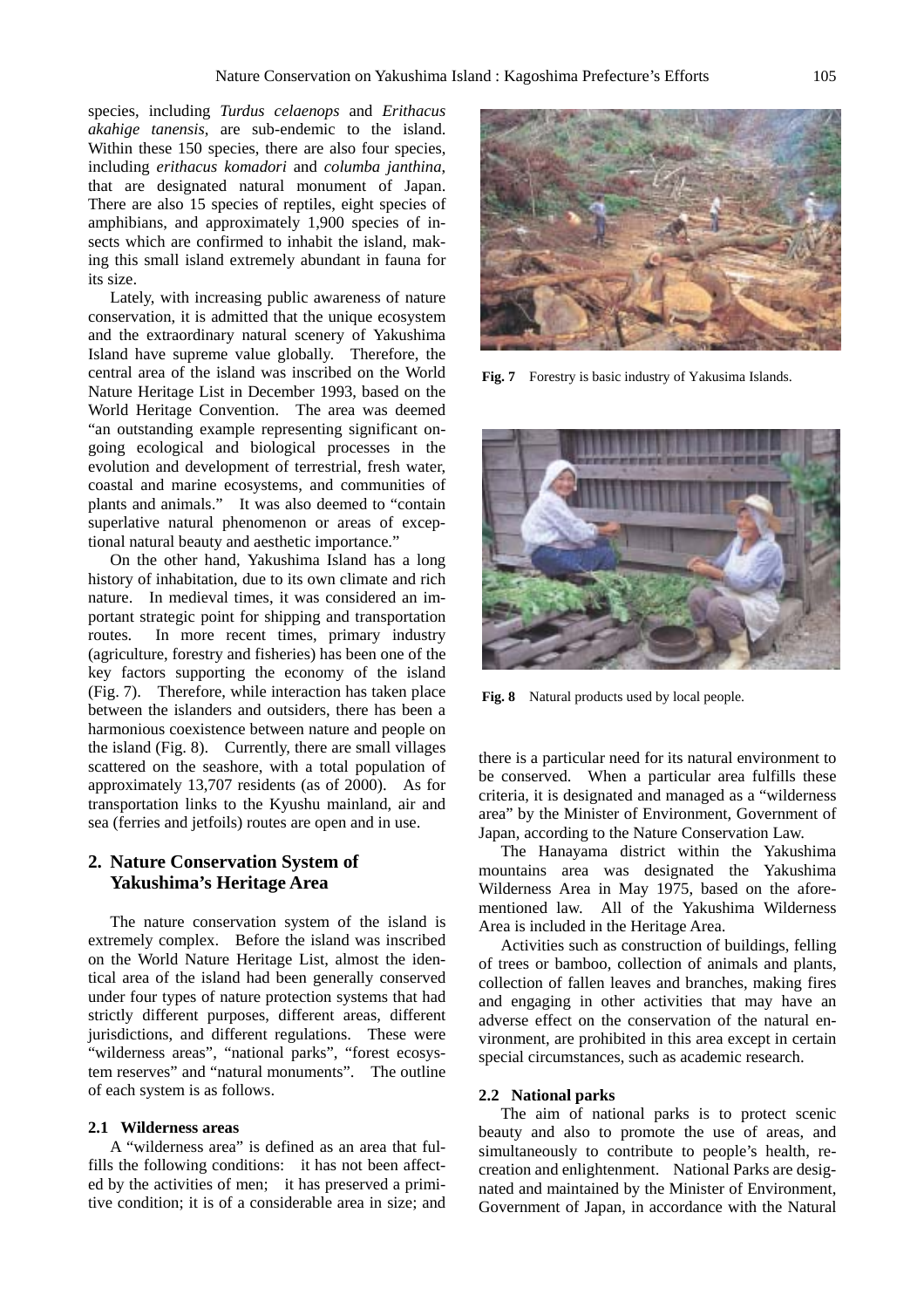Parks Law.

The entire Heritage Area, excluding the Wilderness Area, has been designated the "Kirishima-Yaku National Park" in accordance with the aforementioned law.

There are two distinct areas: the Special Zone and the Special Protection Zone. The Special Zone holds importance from both conservation and usage perspectives, and activities such as construction of buildings and felling of trees require the approval of the Minister of Environment. The Special Protection Zone aims for strict conservation of the core-areas of parks. Aside from regulation of the Special Zone, activities such as collecting or harvesting animals or plants, collecting fallen leaves and branches, making fires, etc., require the approval of the Minister of Environment. These delineations are set according to the Protection Plan drawn up for each national park, and the parks are regulated according to these delineations.

Furthermore, to conserve nature, and simultaneously to promote its appropriate use, walking paths, shelters, etc., are constructed according to national park usage plans.

#### **2.3 Forest ecosystem reserve**

A "forest ecosystem reserve" is an area established and managed by the Forestry Agency, Government of Japan, based on national forest management rules. Its goals are to maintain natural environments consisting of forest ecosystems, to protect plants and animals, to preserve gene pools, to advance technology of forest management, and to contribute to academic research, etc., conserving areas with a substantial amount of old growth forests, that represent the forest zone in Japan. The central area of Yakushima Island was designated the Yakushima Forest Ecosystem Reserve in March 1992, based on the above-mentioned rules. The Preservation Area is that which shows the most primeval state of the forest in the reserve and that calls for strict maintenance of the forest ecosystem. Aside from academic research and emergency measures taken during times of natural disaster, changes are basically left up to natural succession without human disturbance. In the Conservation and Utilization Zones, which serve as a buffer to prevent environmental change outside the reserve from directly affecting the forest in the Preservation Area, no forestry operations for the purpose of timber production are conducted, yet, according to the natural conditions, educational use or recreational use that does not accompany large-scale development may be conducted.

Almost all of the Yakushima Forest Ecosystem Reserve overlaps the forest within the Heritage Area.

#### **2.4 Natural monuments**

The Minister of Education and Science, under the Law for the Protection of Cultural Properties, can designate certain animals and plants (including habitat areas, breeding grounds, migration grounds and natural habitats) and geological minerals (including areas that have extraordinary natural phenomena) that are of high academic interest in Japan and are particularly important as "natural monuments". Among natural monuments, those of special importance can be designated "special natural monuments".

Within the Heritage Area, the Yakusugi Old Growth Forest is designated a special natural monument. Of the animal and plant species inhabiting the area, the following four species are designated natural monuments: *Erithacus komadori*, *Columba janthina*, *Turdus celaenops*, and Iijima warbler *Phylloscopus iijimae*.

Activities that may change current condition of these natural monuments, or activities that may have an effect on their conservation, require approval of the Commissioner for Cultural Affairs.

The Heritage Area will be managed through close collaboration among the administrative bodies concerned with the aforementioned systems: the Ministry of Environment, Forest Agency, Agency for Cultural Affairs, Kagoshima Prefecture, Yaku-cho Kamiyaku-cho.

To promote more effective cooperation and collaboration for the management of the Heritage Area, the "Yakushima World Heritage Area Liaison Committee" was established as a forum for coordination and communication among the administrative bodies. The committee will promote mutual cooperation and collaboration, as well as manage the Heritage Area in a unified, appropriate and smooth manner.

## **3. Yakushima Environmental Culture Village Concept**

Before Yakushima Island was inscribed as a World Natural Heritage, Kagoshima Prefecture had designated Yakushima a model area for regional/ community development in symbiosis with nature in the Yakushima Environmental Cultural Village Concept, and formulated the master plan for the Yakushima Environmental Culture Village as a guideline for regional development. Based on the Master Plan, Kagoshima prefecture has been promoting an array of measures in cooperation with the central government, local municipalities and local residents. The Master Plan was created on the basis of discussion held in three study groups at the national, prefectural and island level, which included involvement of eminent scholars, relevant institutions and local residents. The orientation of the regional development outlined in the Master Plan serves as an essential guideline not only for Kagoshima Prefecture, but also for the relevant institutions and parties concerned with the nature conservation and regional promotion of Yakushima.

Fundamental guidelines and the project scheme for the Yakushima Island Environmental and Cultural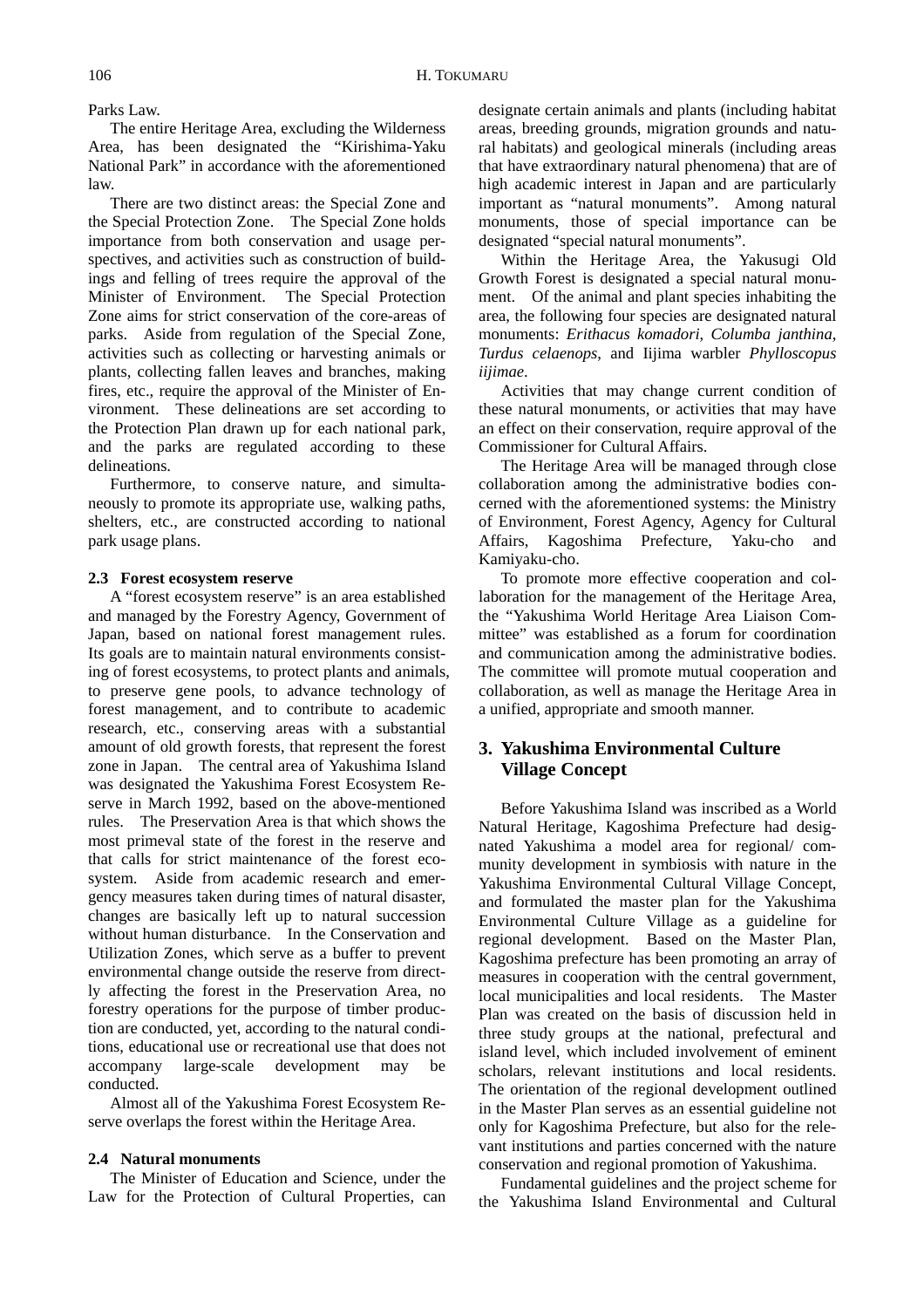Village are shown in Fig. 9 and Fig. 10. The major points of emphasis in the work undertaken by Kagoshima Prefecture are the establishment of the Yakushima Environment Culture Foundation as the parent body for the promotion of the Environment Culture Village Concept, and the construction of the Yakushima Environment Cultural Village Center  $(YECVC)$  – a visitor center (Figs. 11 & 12) – and the Yakushima Environmental Culture Learning Center (YECLC) (Fig. 13) to serve as core facilities for environmental studies and education (Fig. 14).

The YECVC is the key facility that provides

comprehensive information, guidance and exchange opportunities. It introduces the nature and culture of Yakushima Island through wide screen movies and regular exhibitions, gives information about environmental studies and displays special products. The YECLC is the key facility for environmental studies of nature on Yakushima Island. It offers various environmental study seminars on the importance of symbiosis among people, nature and environment presservation (Fig. 15). The center responds to requests by offering training courses and providing guides and volunteers for visitors.



**Fig. 9** Fundamental guidelines for Yakushima Island Environmental and Cultural Village. The master plan for Yakushima Island Enviromental and Cultural Village was drawn up in November, 1992.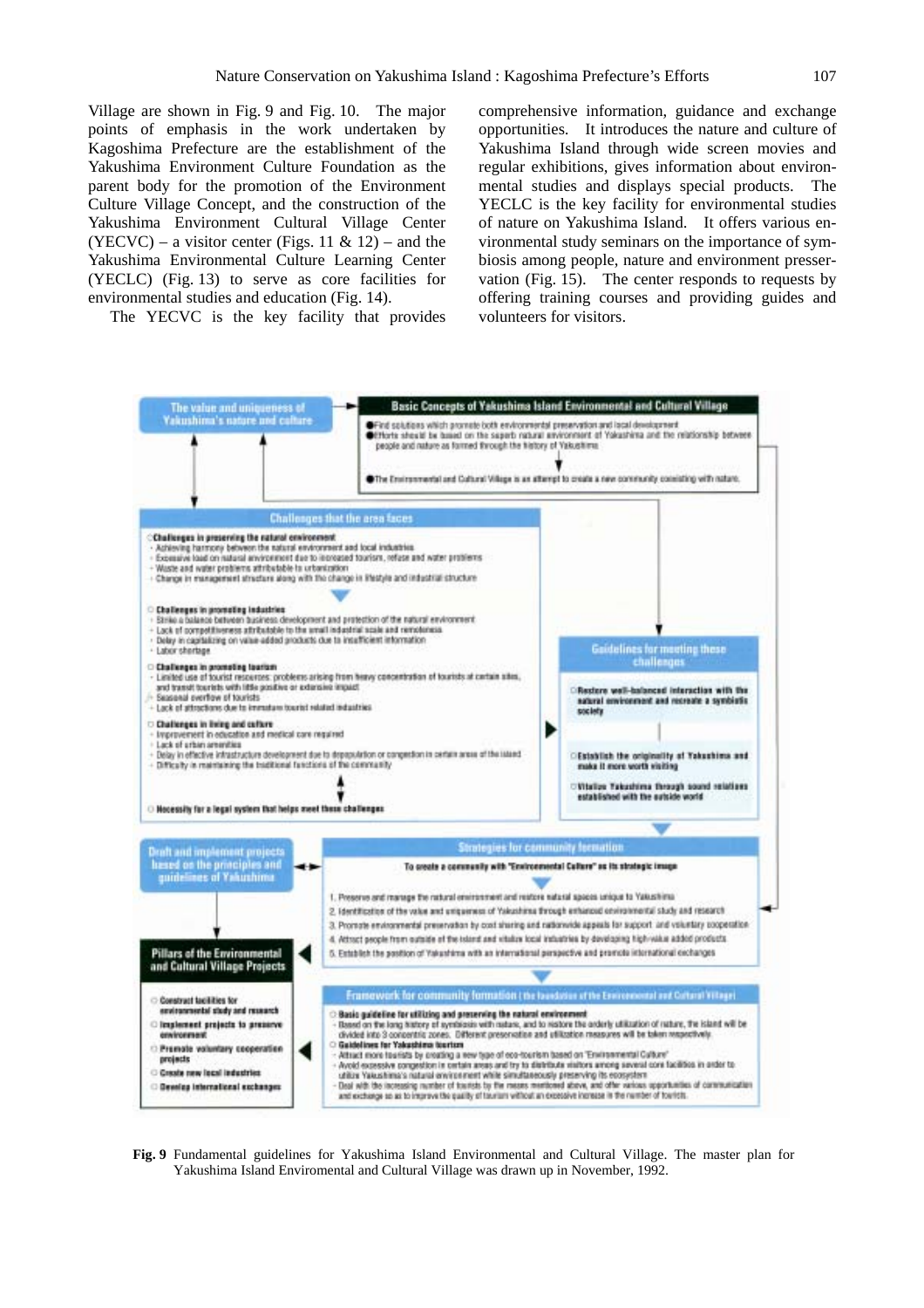|                                                                                  | Creation of facilities for environmental study and research                                                                                                                                                       |                                                                                                                                                               | Creation of new local industries                                                                                                                                              |
|----------------------------------------------------------------------------------|-------------------------------------------------------------------------------------------------------------------------------------------------------------------------------------------------------------------|---------------------------------------------------------------------------------------------------------------------------------------------------------------|-------------------------------------------------------------------------------------------------------------------------------------------------------------------------------|
| <b>OEnvironmental study</b><br>facilities                                        | Wakushima Island Environmental and Dattural<br><b>Village Cantor</b><br>Wiskustens Island Environmental and Cultural<br>Laaming Center<br>· Design of anvironmental study programs<br><b>OLISH Nitsen Mateurs</b> | @Development of<br>high value-added<br>aroduchs                                                                                                               | Creation of Truinstreets and Collaral Village"<br>fantanata.<br>Covergenent of college products and handmade<br>products<br>Covincontratational Cultural Village Hirth Carden |
|                                                                                  | Wakushima Island Environmental Study Network                                                                                                                                                                      |                                                                                                                                                               | Controcesedal and Celtasal Village Driftent                                                                                                                                   |
| <b>Callesearch facilities</b>                                                    | Wakashima Wildlife Protection Center<br><b>@</b> Researcher's Network<br>Differrational Yakuslima Research Institute on                                                                                           | <b>Offevitalization</b> of<br>arimary industries                                                                                                              | Cevelapment of agricultural, wood and marine<br>products fisituring "Environmental and Cultural<br>Village" brands                                                            |
|                                                                                  | Environment and Culture                                                                                                                                                                                           | @Creation of "environmental industries"                                                                                                                       |                                                                                                                                                                               |
|                                                                                  | <b>Environmentally friendly development</b>                                                                                                                                                                       | OPisming for "sco-                                                                                                                                            | <b>O</b> Activity programs                                                                                                                                                    |
|                                                                                  |                                                                                                                                                                                                                   | tour <sup>e</sup> that allows<br>visitors to<br>experience nature                                                                                             | Of releasing the development for 'eco-tour'<br>(continuous research and human resources                                                                                       |
| satura                                                                           | @Infrastructure development @Crostian of Environmental and Cultural Willage<br>In attition and preserve @Estatilishment of system to provide information and<br>pattence                                          |                                                                                                                                                               | development)<br>Development of appropriate utilization and<br>coordination messages                                                                                           |
| <b>OContination and</b><br>management of activities<br>in a rustaral environment | <b>O</b> Conversed ticket system<br>Wanagement focused on Kirishima Yaku National<br>Park                                                                                                                         |                                                                                                                                                               | Promotion of international exchanges                                                                                                                                          |
| <b>OEnvironmental</b><br>inhastructure<br>development for<br>living space        | Circusovement and development of the Valuathima<br>Environment Road                                                                                                                                               | <b>O</b> Building a<br>mechanism for<br>exchange                                                                                                              | "Takushina Coxsis" assters for artists and<br>researchers<br>Crivinonment and Culture Festival (Biennale)                                                                     |
|                                                                                  | Advanced waste water treatment project.<br>Waste neyeting<br><b>O</b> Waterworks                                                                                                                                  | <b>O</b> lnformation<br>dissemination                                                                                                                         | Circomstion magazine on Yakushima's natural<br><b>REVENUES</b>                                                                                                                |
|                                                                                  | <b>O</b> Shopping realis<br>Clean energy model" project                                                                                                                                                           |                                                                                                                                                               | Gaide book on Yakushina's nature<br>Of memotion respective on the Cultural Village<br>Wakashiraa Island Environmental and Caltural                                            |
| <b>OLaying the social</b><br>foundation for<br>environmental<br>preservation     | Grustment of Environment. Ordinances (tentative name).<br>Osaukag sp of moral podes<br>Pramotion of "A Handful of Sand of Life"<br>Campaign                                                                       |                                                                                                                                                               | <b>William Tokyo Forum®</b><br>Offest for international surrocourses.<br>Cstablishment of a system for recognizing<br>contributions to Yakashiraa's environment               |
|                                                                                  | Promotion of voluntary cooperation                                                                                                                                                                                |                                                                                                                                                               |                                                                                                                                                                               |
| O Forming a network                                                              | Controspendal and Cultural Volunteer Network<br>Guest house                                                                                                                                                       |                                                                                                                                                               |                                                                                                                                                                               |
| <b>O</b> Building a<br>mechanism<br>for participation and<br>cosperation         | <b>O</b> Yakashima Fan Dub                                                                                                                                                                                        |                                                                                                                                                               |                                                                                                                                                                               |
|                                                                                  | <b>O</b> Whitery Conference (tentative name)                                                                                                                                                                      |                                                                                                                                                               |                                                                                                                                                                               |
|                                                                                  | Cinvirgemental and Cultural Wilage Promotion<br>Confessores                                                                                                                                                       |                                                                                                                                                               |                                                                                                                                                                               |
|                                                                                  | <b>O</b> lassance of credit cards<br>Directation for "environmental and cultural<br>corporations"                                                                                                                 |                                                                                                                                                               |                                                                                                                                                                               |
|                                                                                  | Of resumperent of Elsiong learning                                                                                                                                                                                | Mate: The items above are systemationt regardless of their                                                                                                    |                                                                                                                                                                               |
| <b>Of reculies organization</b>                                                  | Wakashima Island Environmental Duftune<br>Foundation                                                                                                                                                              | stages of progress. Each of them is exaemial for the<br>realization of the cultural sillage, and should be promoted<br>jointly by public and private sectors. |                                                                                                                                                                               |
|                                                                                  |                                                                                                                                                                                                                   |                                                                                                                                                               |                                                                                                                                                                               |

**Fig. 10** Project Scheme for the Creation of Environmental and Cultural Village.



Center (bird's-eye view). Center (exhibition room).



**Fig. 11** Yakushima Environmental Cultural Village **Fig. 12** Yakushima Environmental Cultural Village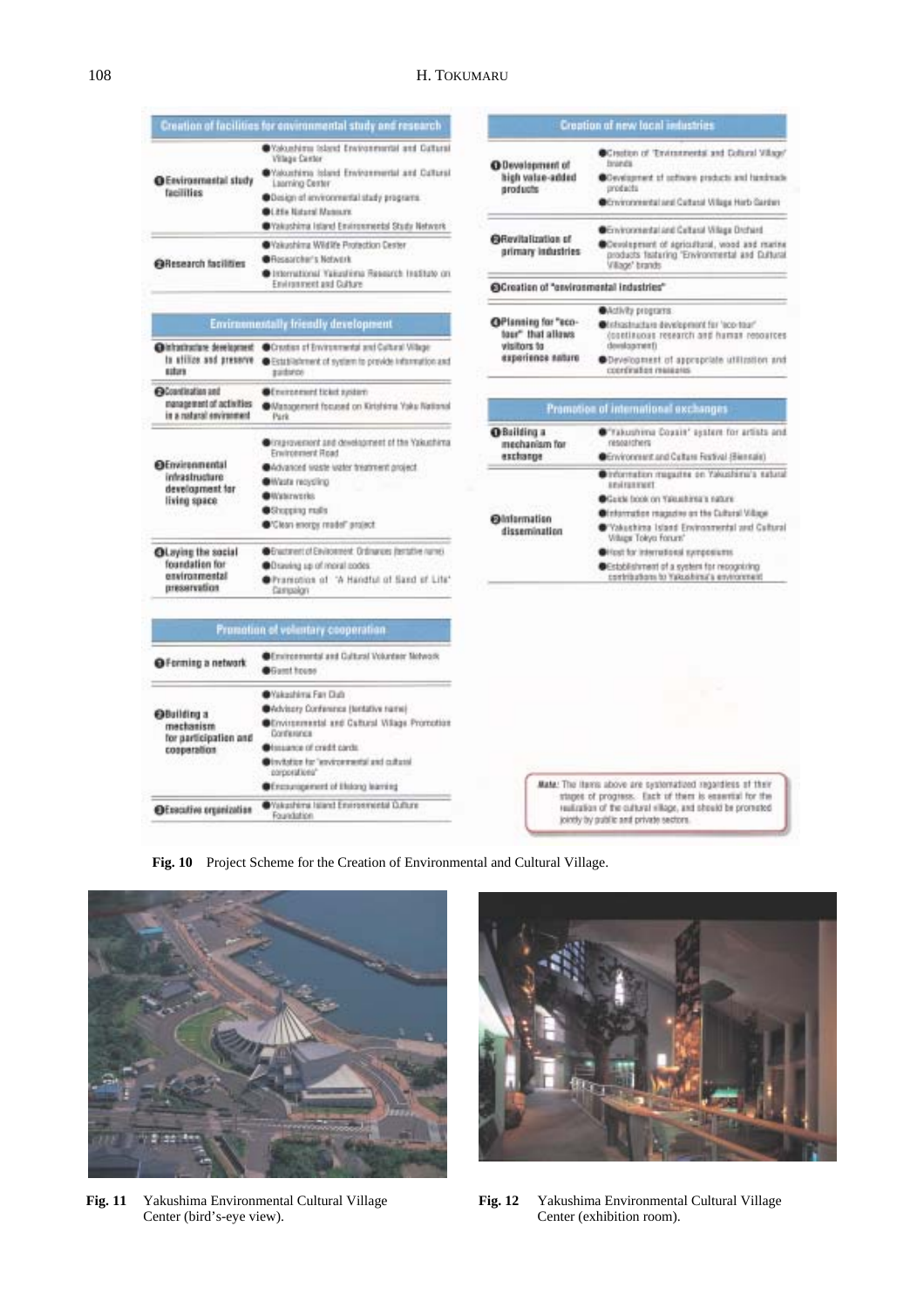

**Fig. 13** Yakushima Environmental Culture Learning Center (bird's-eye view).



**Fig. 14** Location map of YECVC and YECLC.



**Fig. 15** Yakushima Environmental Culture Learning Center (lecture room).

#### **3.1 Yakushima nature experience seminars**

These seminars are open to everyone from school children to adults regardless of home prefecture. Seminars are held once a month usually with a schedule of three days and two nights. They are genuine environmental study programs focusing on outdoor activities by the sea, along rivers and in the mountains.

Each seminar differs in theme, type of participants and content, so participants are invited accordingly from all over Japan. In addition, other seminars are also open for islanders with a schedule of two days and one night.

Every seminar is planned and coordinated by permanent staff of the Yakushima Island Environmental Culture Foundation (described later), and carried out by well-trained instructors. Residents of the island join seminars occasionally as instructors of traditional lifestyles of the island.

## **3.2 Yakushima short programs**

These are one to two hours study programs open to anyone. They offer an opportunity to get basic knowledge about the environment on Yakushima and are available for even single participants. They are held once every Saturday and Sunday, and once a day during the summer vacation.

#### **3.3 One-day study programs**

These are nature observation outings or study meetings for local parents and children. Held six times a year, they are joint programs held by the Ministry of Environment and the local authorities Kamiyaku-cho and Yaku-cho.

#### **3.4 Independent environment study programs**

These programs are offered as part of the educational activities for elementary and junior high school children, or at the request of eco-tour organizers and others who are involved in environmental activities. Visitors choose a program from those offered at the Learning Center.

## **4. Yakushima Island Environmental Culture Foundation**

The Yakushima Island Environmental Culture Foundation was inaugurated in March 1993 by Kagoshima Prefecture, Yaku-cho and Kamiyaku-cho. The foundation is the central organization devoted to the promotion of the "Yakushima Island Environmental and Cultural Village."

In order to preserve the nature of Yakushima and to create a new community coexisting with nature, the foundation implements various projects such as nature protection activities and Environment preservation support projects. The foundation is also commissioned by Kagoshima Prefecture to manage and operate the YECVC and YECLC.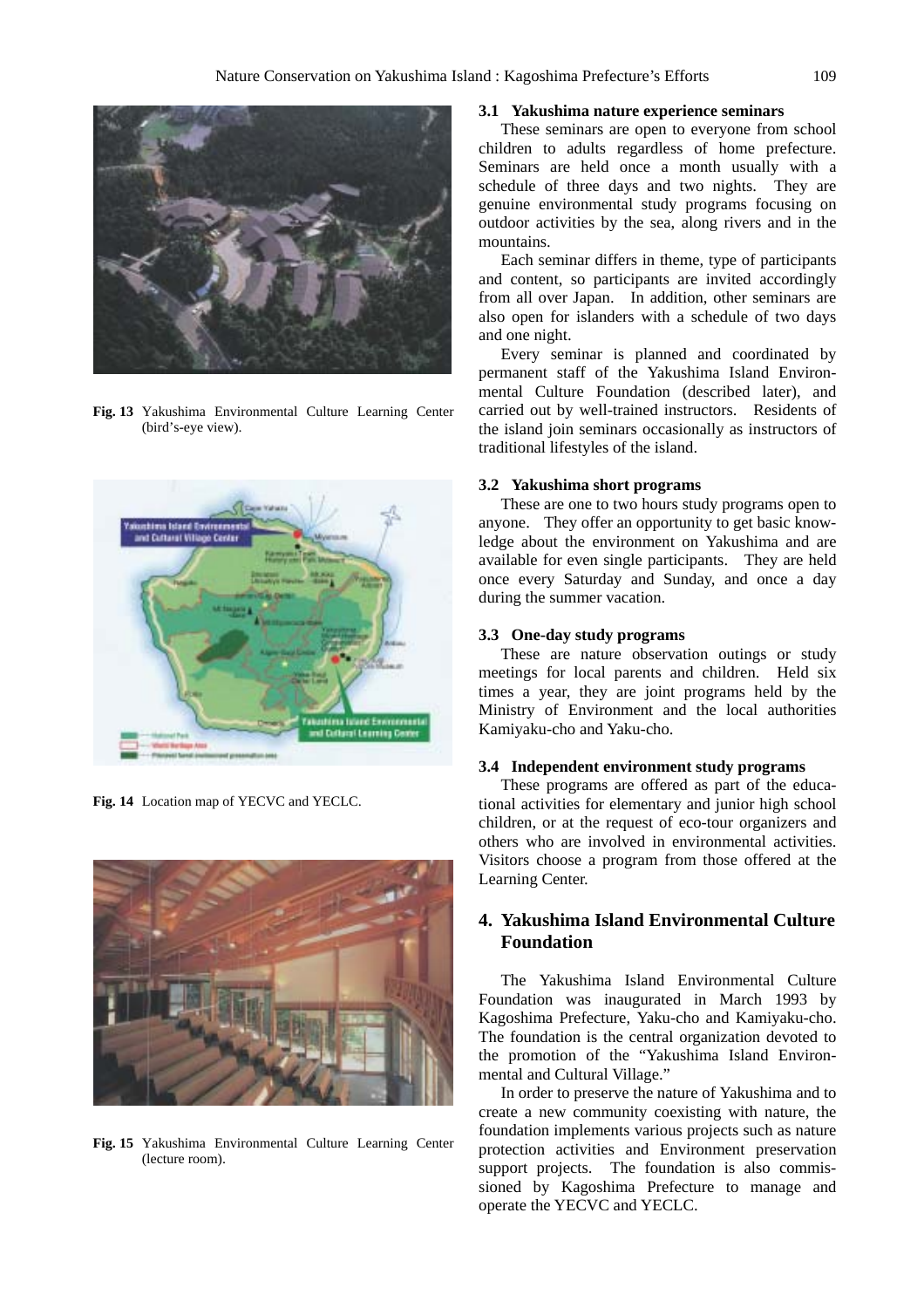#### **4.1 Environment preservation support programs**

In order to protect the Jomon Cedar from the impact of increasing visitors, as a result of their touching the bark, climbing the branches, making bonfires and so on, the Foundation assists with mountain patrols, distribution of educational pamphlets to mountain climbers, mountain path maintenance, etc.

#### **4.2 Nature protection activities**

Activities include raising Yakushima Rhododendrons from seed to sapling to return to the forest, and cultivating shade plants to protect loggerhead turtles.

### **4.3 Environmental education programs**

Organizing various seminars (described above).

#### **4.4 Cultural Projects**

Publishing the "Yakushima Report," organizing and participating in events commemorating the designation as a World Nature Heritage Site, and other projects designed to introduce the activities of the Foundation both inside and outside Kagoshima Prefecture.

## **4.5 Management and operation of the core facilities**

The Foundation is managing the core facilities, YECVC and YECLC, entrusted to by Kagoshima Prefecture.

## **5. Kagoshima International Conference on World Nature Heritage**

Kagoshima Prefecture hosted the Kagoshima International Conference on World Nature Heritage (KICWNH), with the UNESCO World Heritage Center as cosponsor, in May 2000. The heads of the 19 local governments gathered in Kagoshima city and Yakushima Island from 13 countries. This conference enabled local governments to share experiences and lessons with each other, and to send out a clear message to the international community in the form of the Yakushima Summit Declaration, which outlines the paths that local governments should follow in the  $21<sup>st</sup>$  Century in order to ensure conservation of World Nature Heritage Sites and promote regional/ community development making sustainable use of the World Nature Heritage.

## **6. Yakushima Mountain Utilization Measure Council**

The Kagoshima Prefectural Government has joined forces with the World Nature Heritage Council to implement various measures based on the Environmental Cultural Village Concept. Furthermore Kagoshima Prefecture controls the Yakushima Mountain Utilization Measure Council. It also makes plans, implements and cooperates with specific projects such as educating mountain climbers in proper

etiquette and the protection of the Jomon Cedar, working together with the ranger office of the Ministry of Environment, Forest Management Office of the Forestry Agency, police stations, and relevant local authorities including town offices, tourism associations and the Cultural Village Foundation. The Council holds four meetings annually where discussions take place on the following: (1) contents of pamphlets, brochures and posters for teaching etiquette; (2) schedule and roles and responsibilities for monitoring the environment surrounding the Jomon Cedar during the peak season; and (3) installation of temporary toilets.

Recently, opinions have been expressed that this council should not limit its activities to specific projects alone but should also deal with the preservation of the natural environment of Yakushima as a whole, so discussions should take place on political endeavors, institutional improvement and basic principles. This is attributed to the fact that this council is responsible for the preservation of the natural environment of the whole mountain area, not limited to the World Nature Heritage Area alone. Most of the parties involved in natural environment preservation participate, and the council meets frequently.

However, the current problem of preserving Yakushima's natural environment is complex, including the maintenance of mountain trails, improvement of facilities for treating sewage, countermeasures against over-usage of the area, and appropriate ecotourism. In solving these problems, institutional improvements consisting of a legal system and financial resources should be taken into consideration. This means unprecedented measures are required. No time has been set yet for discussing these issues in the future.

## **7. Current Problem of Preserving Yakushima's Natural Environment**

The followings are the auther's views on some, but not all, of the issues in relation to natural environmental preservation on Yakushima. Please understand that these are mostly the auther's personal views since there have not been in-depth discussions on these matters in the past, and each relevant organization has its own different perspectives.

Firstly there is the problem of facilities such as mountain paths and shelters in mountainous areas including the World Nature Heritage Area. Mountain paths were, with a few exceptions, created naturally by climbers. Therefore who is responsible for their maintenance has not been established. This has resulted in great devastation of vegetation and damage to root systems. Due to the increasing number of climbers, paths have widened and subsequently collapsed. According to investigations by Kagoshima University, the number of climbers from January 2000 to December of the same year was